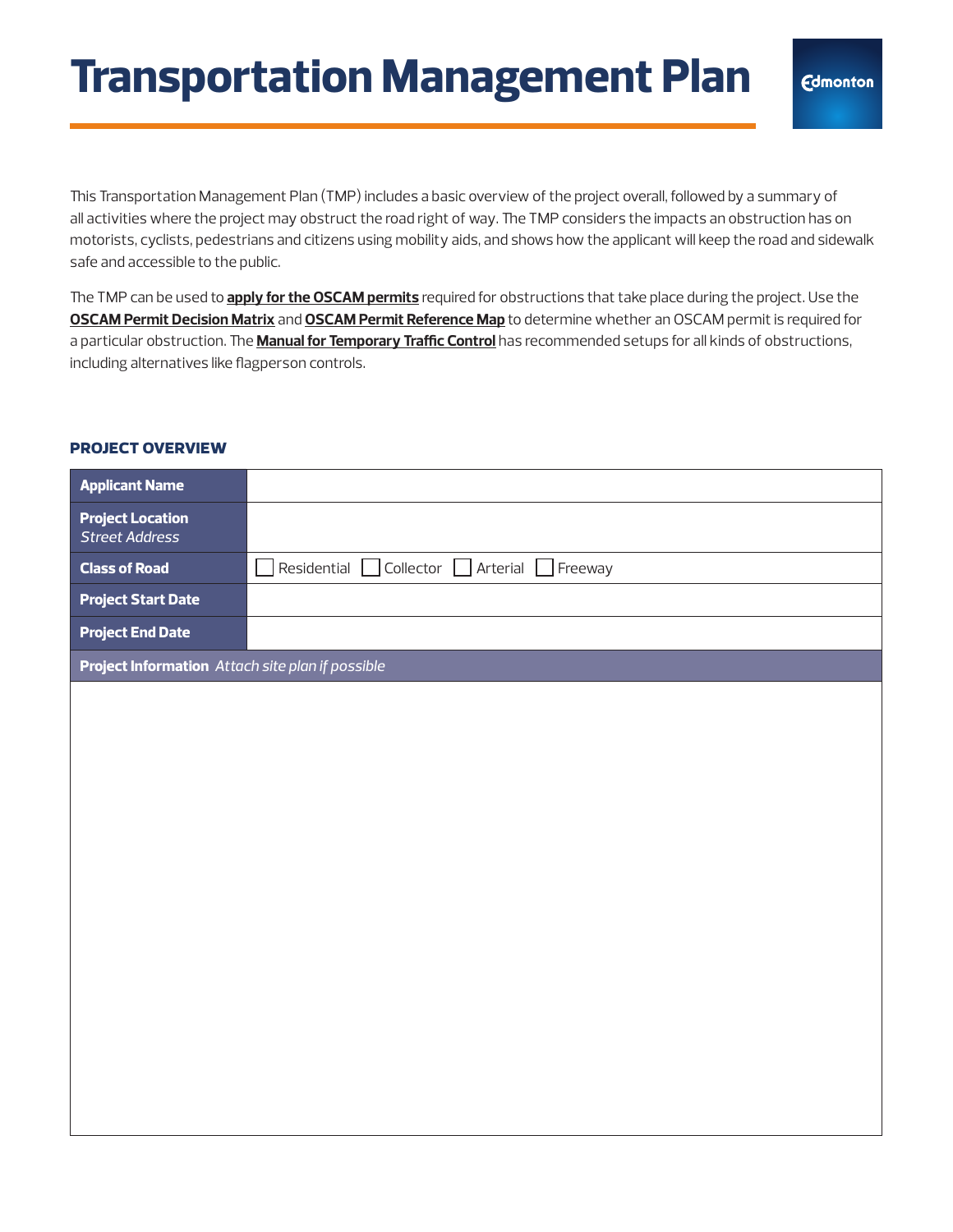#### **obstructions**

An obstruction is the static placement of an object occupying and interfering with the normal function of a space, including a sidewalk, bike facility, parking or travel lane. This plan includes one table for each obstruction to describe the impacts to the right of way and how temporary traffic controls will maintain public access on the road and sidewalk.

| <b>Activity</b>                   |           |
|-----------------------------------|-----------|
| Date(s) of Obstruction            |           |
| <b>Duration of Obstruction</b>    |           |
| <b>OSCAM Permit Required</b>      | Yes<br>No |
| <b>Description of Obstruction</b> |           |
|                                   |           |
|                                   |           |
|                                   |           |
|                                   |           |
| <b>Temporary Traffic Controls</b> |           |
|                                   |           |
|                                   |           |
|                                   |           |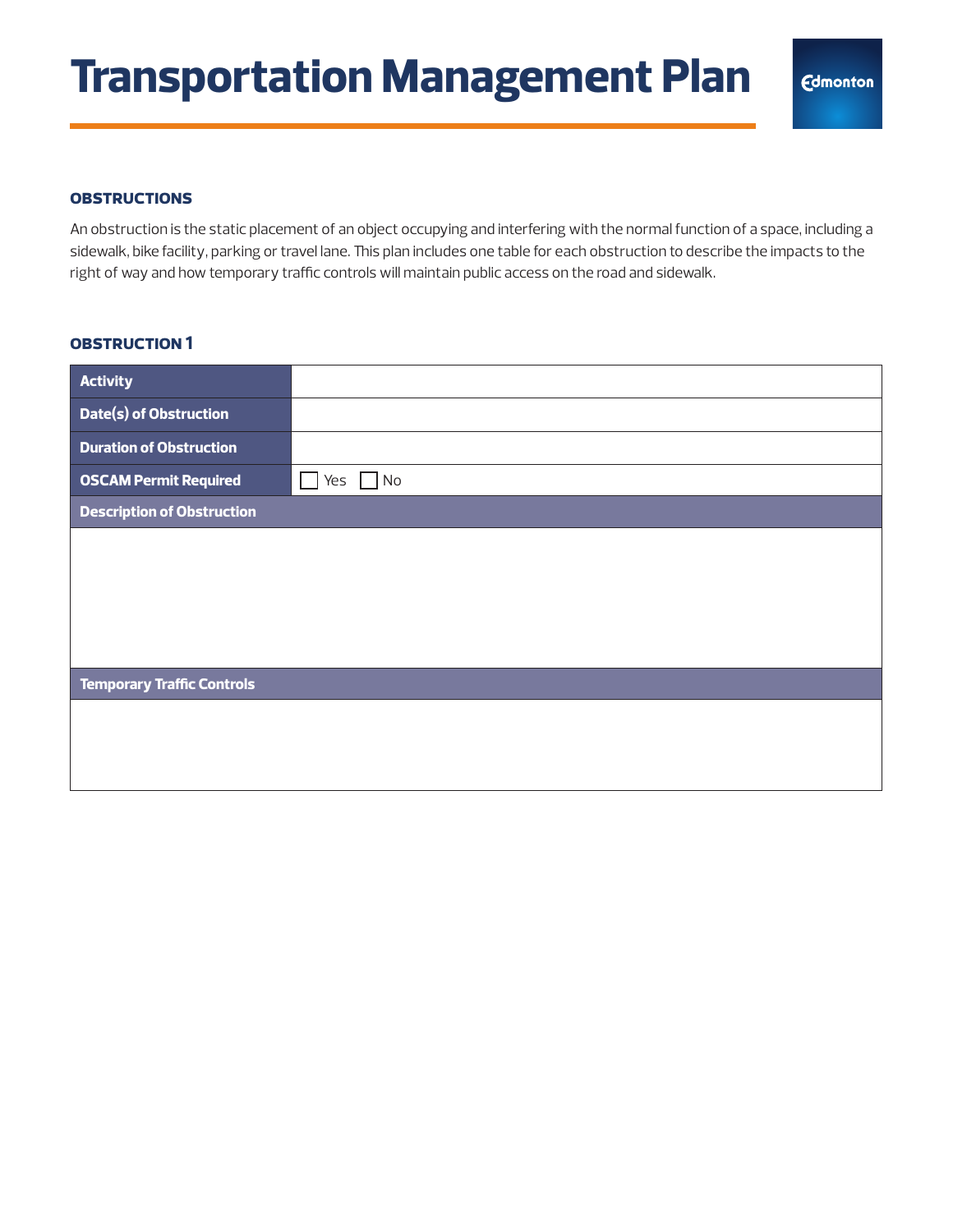#### **obstruction 2**

| <b>Activity</b>                   |                   |
|-----------------------------------|-------------------|
| Date(s) of Obstruction            |                   |
| <b>Duration of Obstruction</b>    |                   |
| <b>OSCAM Permit Required</b>      | Yes<br>$\sqrt{N}$ |
| <b>Description of Obstruction</b> |                   |
|                                   |                   |
|                                   |                   |
|                                   |                   |
|                                   |                   |
|                                   |                   |
| <b>Temporary Traffic Controls</b> |                   |
|                                   |                   |
|                                   |                   |
|                                   |                   |

| <b>Activity</b>                   |           |
|-----------------------------------|-----------|
| Date(s) of Obstruction            |           |
| <b>Duration of Obstruction</b>    |           |
| <b>OSCAM Permit Required</b>      | No<br>Yes |
| <b>Description of Obstruction</b> |           |
|                                   |           |
|                                   |           |
|                                   |           |
|                                   |           |
|                                   |           |
| <b>Temporary Traffic Controls</b> |           |
|                                   |           |
|                                   |           |
|                                   |           |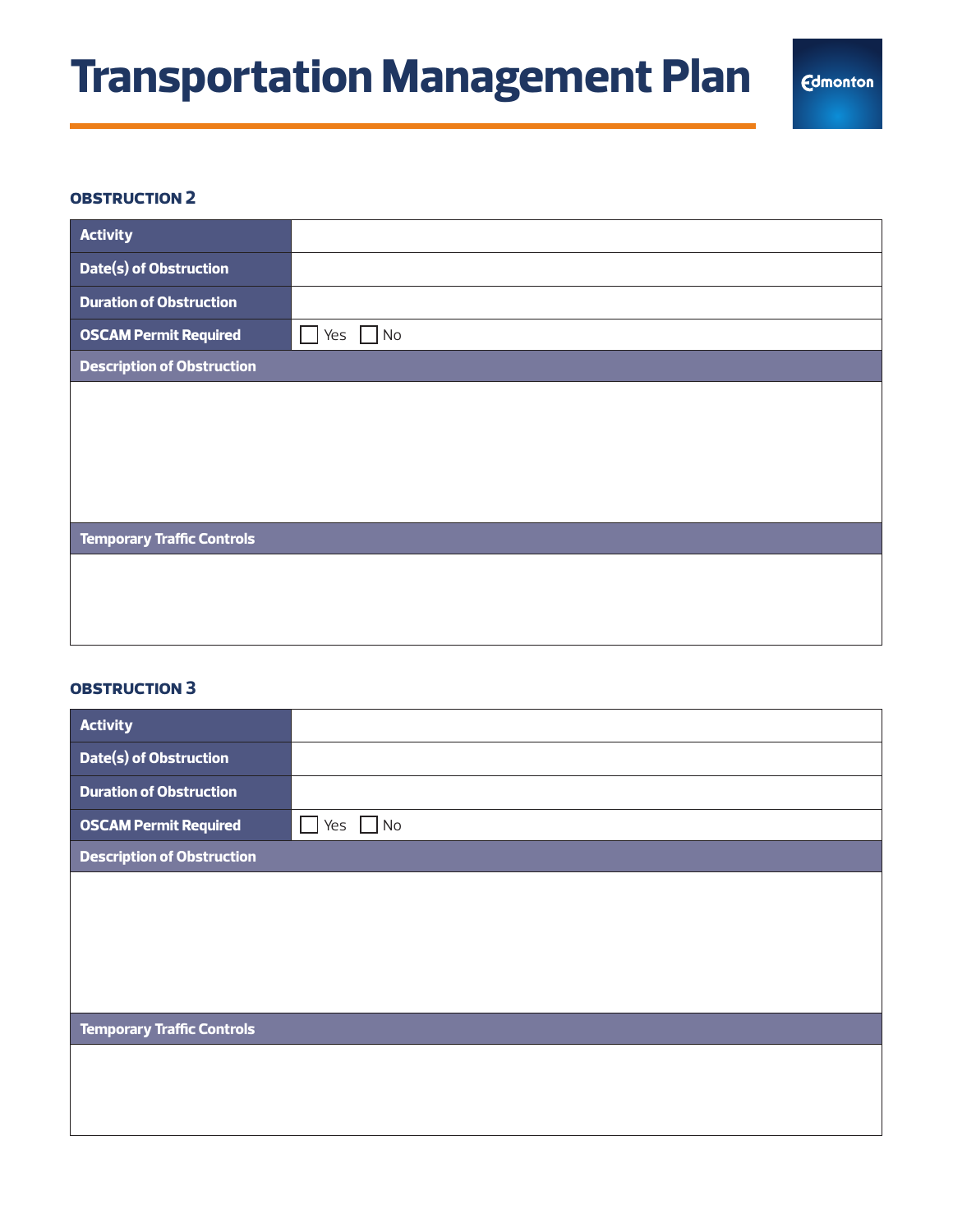#### **obstruction 4**

| <b>Activity</b>                   |               |
|-----------------------------------|---------------|
| Date(s) of Obstruction            |               |
| <b>Duration of Obstruction</b>    |               |
| <b>OSCAM Permit Required</b>      | Yes<br>$\log$ |
| <b>Description of Obstruction</b> |               |
|                                   |               |
|                                   |               |
|                                   |               |
|                                   |               |
|                                   |               |
| <b>Temporary Traffic Controls</b> |               |
|                                   |               |
|                                   |               |
|                                   |               |

| <b>Activity</b>                   |                  |
|-----------------------------------|------------------|
| Date(s) of Obstruction            |                  |
| <b>Duration of Obstruction</b>    |                  |
| <b>OSCAM Permit Required</b>      | $\Box$ No<br>Yes |
| <b>Description of Obstruction</b> |                  |
|                                   |                  |
|                                   |                  |
|                                   |                  |
|                                   |                  |
|                                   |                  |
| <b>Temporary Traffic Controls</b> |                  |
|                                   |                  |
|                                   |                  |
|                                   |                  |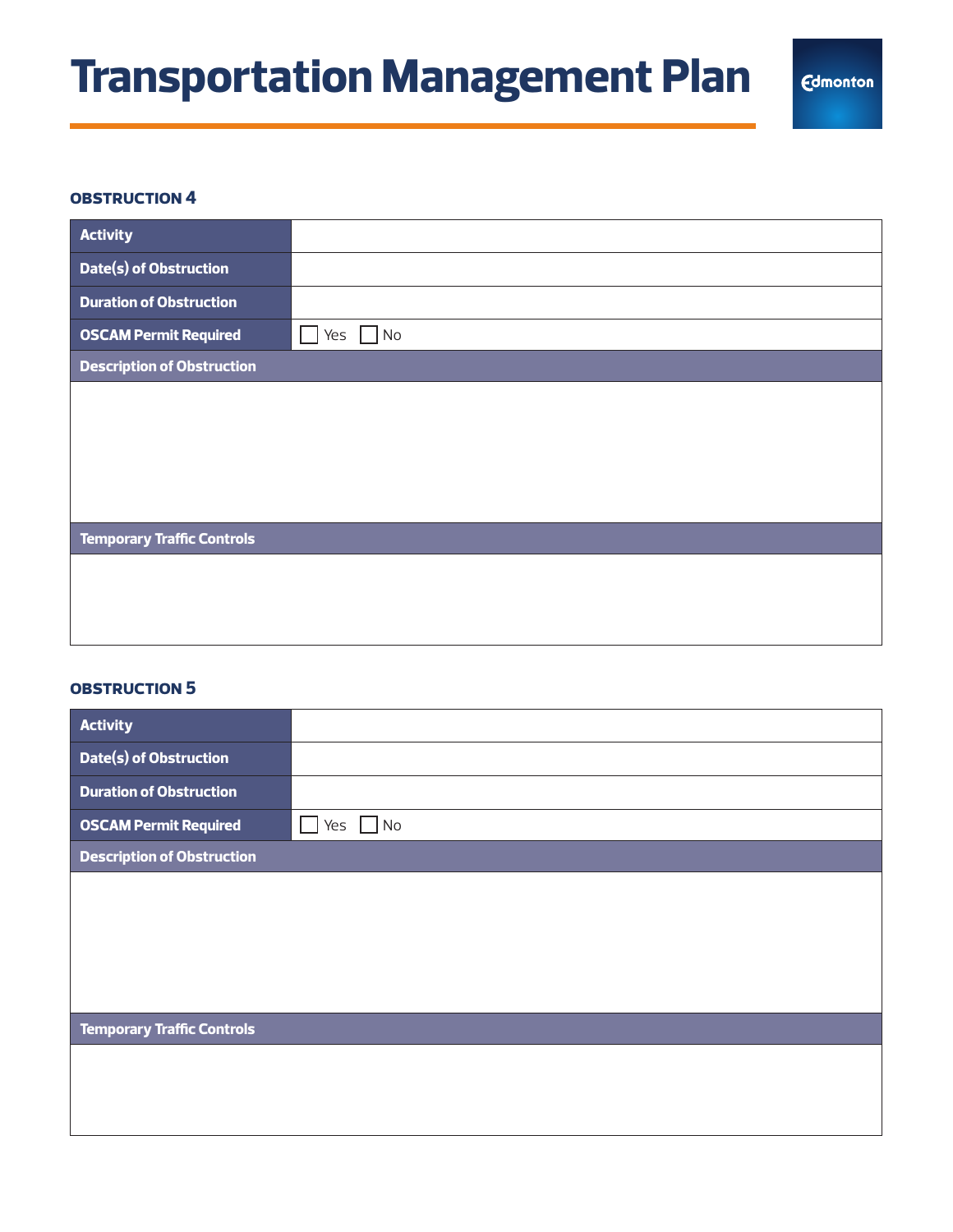#### **obstruction 6**

| <b>Activity</b>                   |           |
|-----------------------------------|-----------|
| Date(s) of Obstruction            |           |
| <b>Duration of Obstruction</b>    |           |
| <b>OSCAM Permit Required</b>      | No<br>Yes |
| <b>Description of Obstruction</b> |           |
|                                   |           |
|                                   |           |
|                                   |           |
|                                   |           |
|                                   |           |
| <b>Temporary Traffic Controls</b> |           |
|                                   |           |
|                                   |           |
|                                   |           |

| <b>Activity</b>                   |           |
|-----------------------------------|-----------|
| Date(s) of Obstruction            |           |
| <b>Duration of Obstruction</b>    |           |
| <b>OSCAM Permit Required</b>      | No<br>Yes |
| <b>Description of Obstruction</b> |           |
|                                   |           |
|                                   |           |
|                                   |           |
|                                   |           |
|                                   |           |
| <b>Temporary Traffic Controls</b> |           |
|                                   |           |
|                                   |           |
|                                   |           |